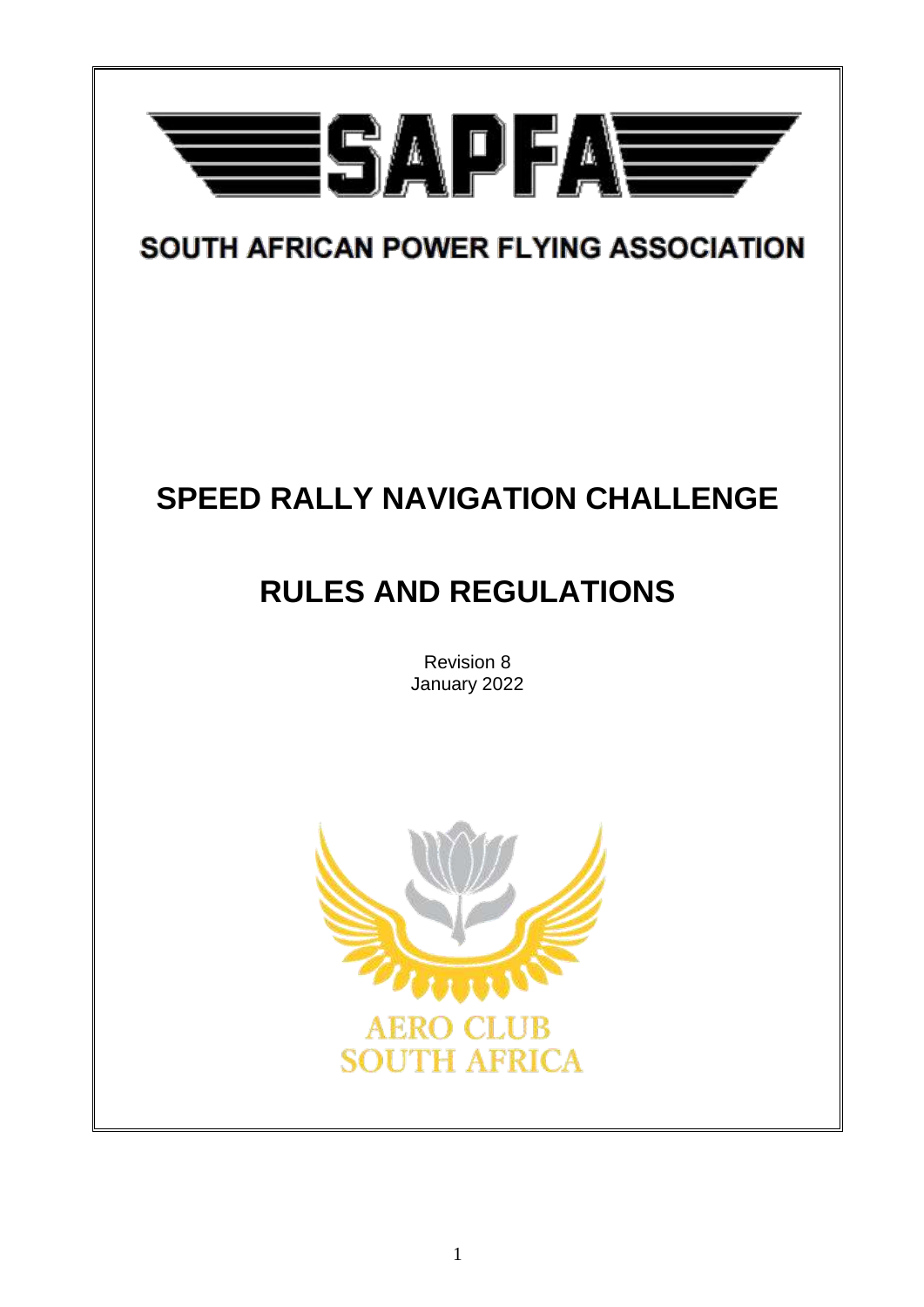## **TABLE OF CONTENTS**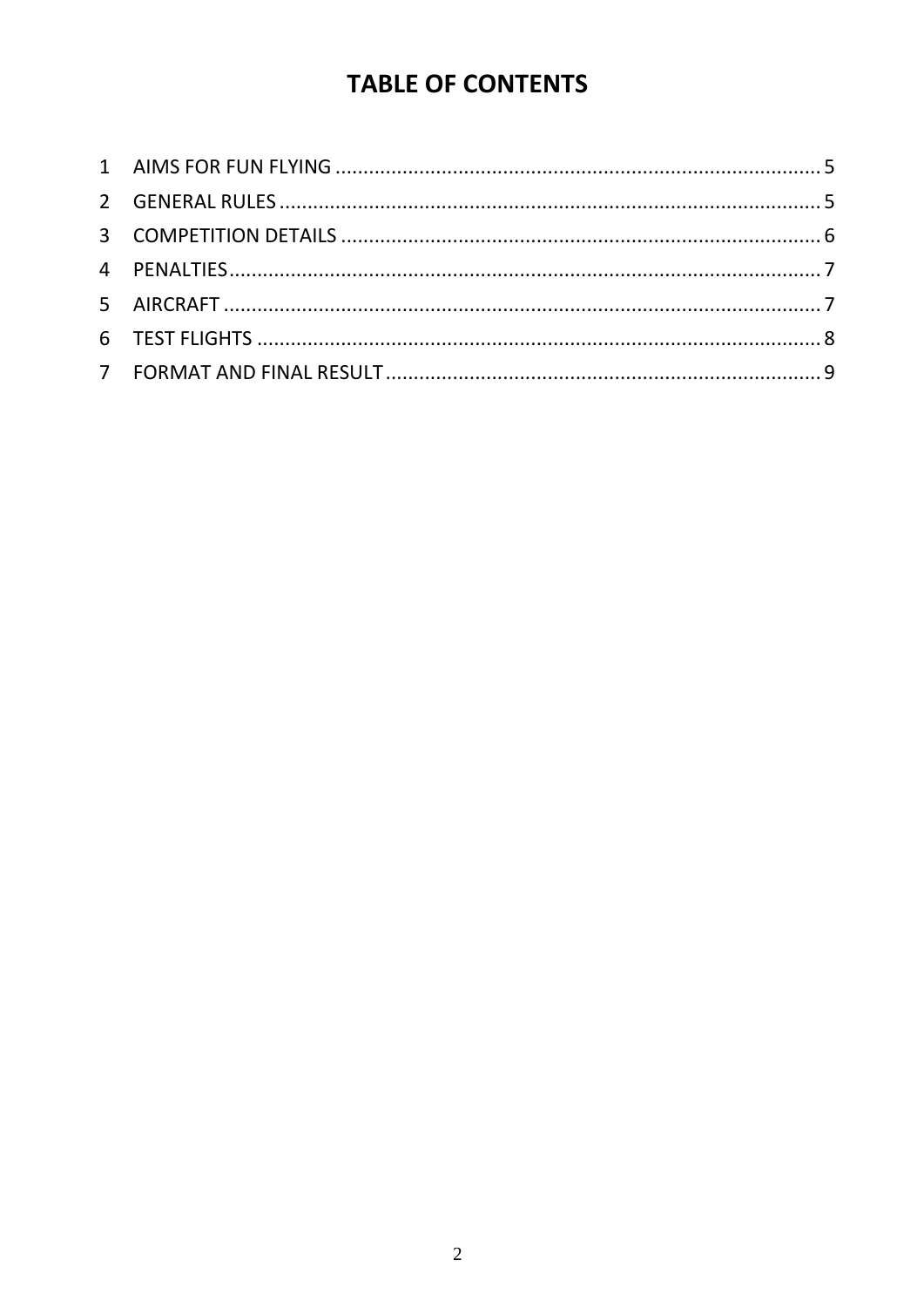## **Amendments**

| <b>Date</b> | <b>Revision</b> | Change                                                                                                                                                                                                                                                                                                                                                                                                                                                                                                                                                                             |
|-------------|-----------------|------------------------------------------------------------------------------------------------------------------------------------------------------------------------------------------------------------------------------------------------------------------------------------------------------------------------------------------------------------------------------------------------------------------------------------------------------------------------------------------------------------------------------------------------------------------------------------|
| 3 Oct 2018  | $\mathbf{1}$    | <b>Document Created</b>                                                                                                                                                                                                                                                                                                                                                                                                                                                                                                                                                            |
| 18 Nov 2018 | $\overline{2}$  | 3.5 - added altitude to TP photos<br>3.10 - changed upper alt limit from 600 to 1000 ft and apply to all TP's<br>4.1 - Altitude penalty points changed to 1000 ft and 1500 ft for 30 sec<br>& 60 sec penalties<br>4.1 - Turn point penalties, separated 1 nm inside turn to 30 secs, and<br>beyond 1nm to 360 secs<br>2.11. Added portable device scrutineering paragraph                                                                                                                                                                                                          |
| 19 Dec 2018 | 3               | 7.6 Added scoring result categories and ranking                                                                                                                                                                                                                                                                                                                                                                                                                                                                                                                                    |
| 3 Aug 2019  | 4               | 3.5 Photos - altitude reference of the photos updated to reflect<br>minimum altitude to cross CP.<br>3.12 Airfield arrival procedures - will include additional post arrival<br>turn-points specific to airfield that will be briefed.<br>4.1 Penalties, added penalty of 60 sec for missing the outside of a CP<br>by 3 nm, added 30 sec for being below 200 ft & above 1000 ft at CPs,<br>removed 60 sec penalty for being outside 45 deg angle from outside<br>3nm the CP. Added Exclusion <200 ft over the FP.<br>7.2 Gap between aircraft reduced to between $8 - 15$ seconds |
| 1 Sep 2019  | 5               | 2.7 - Update to limit competitors<br>2.9 - Nonrefundable payment fees, and payment time period<br>3.1 – Length of flight increased by 20 nm to be between 130 & 150 nm<br>3.4 - Other supporting maps may be provided<br>3.12 - Added wording on airfield crossing altitude<br>6.4 - Added time for test flight aircraft to be present for test flights<br>6.6 - Throttle Stop & on-board camera monitoring wording added<br>7.7 - Added Season & Scoring Championship                                                                                                             |
| 25 Jan 2020 | 6               | 4.1 - added a 10 m margin on turn-point & added penalty on<br>exceeding 1.5% 3D speed<br>5.10 - Added auto-pilot non-use, GPS blanking & onus on competitor<br>to ensure compliance by means of utilizing on-board cameras.<br>7.6 - Scoring mechanism updated to reflect accuracy with normalized<br>distances, both accuracy & handicap results are scored for each<br>competitor and a combined score.                                                                                                                                                                          |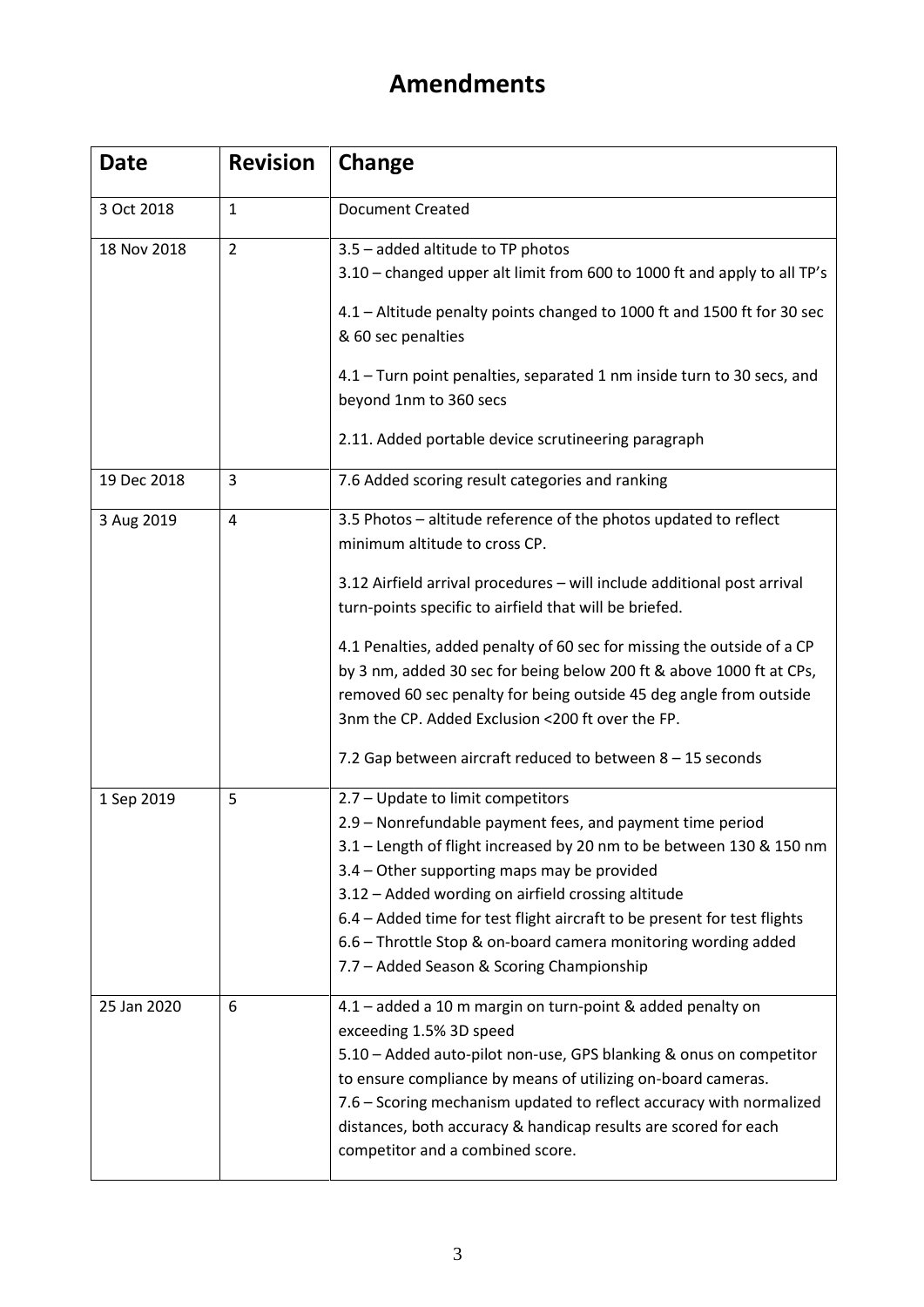| 14 March 2020 | $\overline{7}$ | 2.11 - Changed Sealing or disabling of aircraft systems will be done at                                                                                                                                                                                                 |
|---------------|----------------|-------------------------------------------------------------------------------------------------------------------------------------------------------------------------------------------------------------------------------------------------------------------------|
|               |                | the discretion of Avionic technical experts and the aircraft owner                                                                                                                                                                                                      |
|               |                | 3.1 - changed max distance to 138 nm                                                                                                                                                                                                                                    |
|               |                | 4.1 - changed penalty on exceeding 1.75% 3D speed                                                                                                                                                                                                                       |
|               |                | 4.1 - Added Autopilot use of heading accuracy of 3Deg penalty - 360s                                                                                                                                                                                                    |
|               |                | 5.10 - updated blanking/disablement of GPS / Autopilots to be done                                                                                                                                                                                                      |
|               |                | if agreed to by competitor, if not desired or possible, in-cockpit go-pro                                                                                                                                                                                               |
|               |                | footage to be provided by the competitor for review by officials                                                                                                                                                                                                        |
|               |                | should there be a query. Allowance of GPS track made good devices<br>allowable.                                                                                                                                                                                         |
| 30 Jan 2022   | 8              | 3.13 - Headings in degrees magnetic added, heading references to                                                                                                                                                                                                        |
|               |                | the nearest 5 degrees.                                                                                                                                                                                                                                                  |
|               |                | 4.3 - Added pull-up /push down penalty at TP                                                                                                                                                                                                                            |
|               |                | 5.1 - Added 180 knot 3D Speed Limit                                                                                                                                                                                                                                     |
|               |                | 5.5 - Added Transponder                                                                                                                                                                                                                                                 |
|               |                | 5.10 - Added (moving map)                                                                                                                                                                                                                                               |
|               |                | 7.6 - Added the wording that a combination score for handicap &<br>accuracy will be based on a % mechanism.                                                                                                                                                             |
|               |                | 7.7 - Changed the Season events from 6 to 4, and Season<br>participation to 3 as minimum participation, and if season events are<br>less than 4, the overall result will be assessed up to the events<br>concluded. The championship outcome will consider best overall |
|               |                | team, and best team against handicap & best team in Navigation<br>Accuracy.                                                                                                                                                                                             |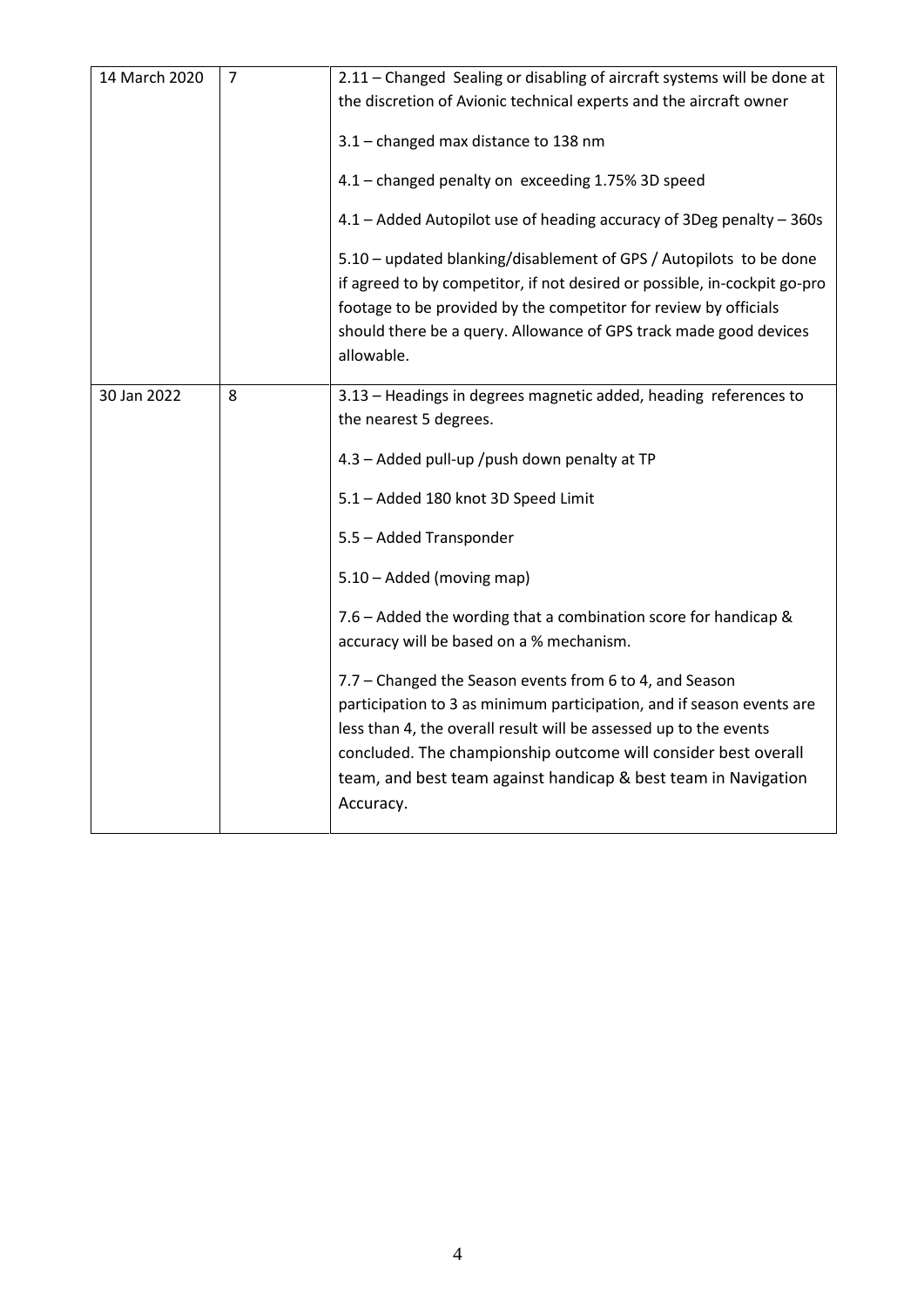### <span id="page-4-0"></span>**1 AIMS FOR FUN FLYING**

The sport of Fun Flying is aimed to improve fundamental flying skills to enable a team (Fun Fly Crew) to navigate and handle their aircraft under Visual Meteorological Conditions (VMC) as independent of technical subsystems as possible. Thus Fun Flying enhances flying safety. This competition is designed as an introduction to Rally and Precision competitions and does not replace these as either National or International events.

This overall aim for Fun Flying is achieved by:

- $\triangleright$  emphasizing the ability to navigate a given route using basic equipment
- $\triangleright$  emphasizing the ability to follow a precise track

#### <span id="page-4-1"></span>**2 GENERAL RULES**

- 2.1. Official competition time will be local time or UTC. A master clock, showing GPS time, will be available for competitors to set their timing.
- 2.2. The use of electronic aids and/or autopilot is at the discretion of the organizer. If not allowed, all unauthorized devices will be sealed or taken into custody during the flight by the organizer. The organiser may at discretion run more than one event class.
- 2.3. The competition will be held in VFR conditions as defined by ICAO.
- 2.4. The competition may be postponed, modified in its course (part or complete), partially or completely cancelled due to weather conditions or any force majeure at the discretion of the Competition Director.
- 2.5. The Pilot in Command must be a member of the South African Power Flying Association, hold a valid National, Private Pilot's licence, or higher licence.
- 2.6. For handicapping purposes, aircraft with two or more seats will have two crewmembers taken into account for the calculation of racing trim. In the event that more than two crewmembers are carried, the Handicap Committee will still only take two crew- members into account for the calculation of racing trim.
- 2.7. The maximum number of aircraft allowed to participate in the competition is at the discretion of the Competition Director, ultimately limited to 50 as per the requirements of AIC 19.1
- 2.8. It is a condition of entry and of participation in the event that all crew are present at all briefings.
- 2.9. Entry fees will be published prior the event, a no show will not be refundable. Payments to be made 2 weeks prior the event.
- 2.10. The Competition Director will be appointed by the South African Power Flying Association and is responsible for the organisation of the event. The Competition Director will adjudicate any appeals related to handicaps and applied penalties. Protests will be heard by the Competition Director and a suitable team made up of experienced Competitors.
- 2.11. Scrutineering will be carried out and portable devices to be sealed in a sealable bag, aircraft to be scrutineered for contraband. Sealing or disabling of aircraft systems will be done at the discretion of Avionic technical experts and the aircraft owner.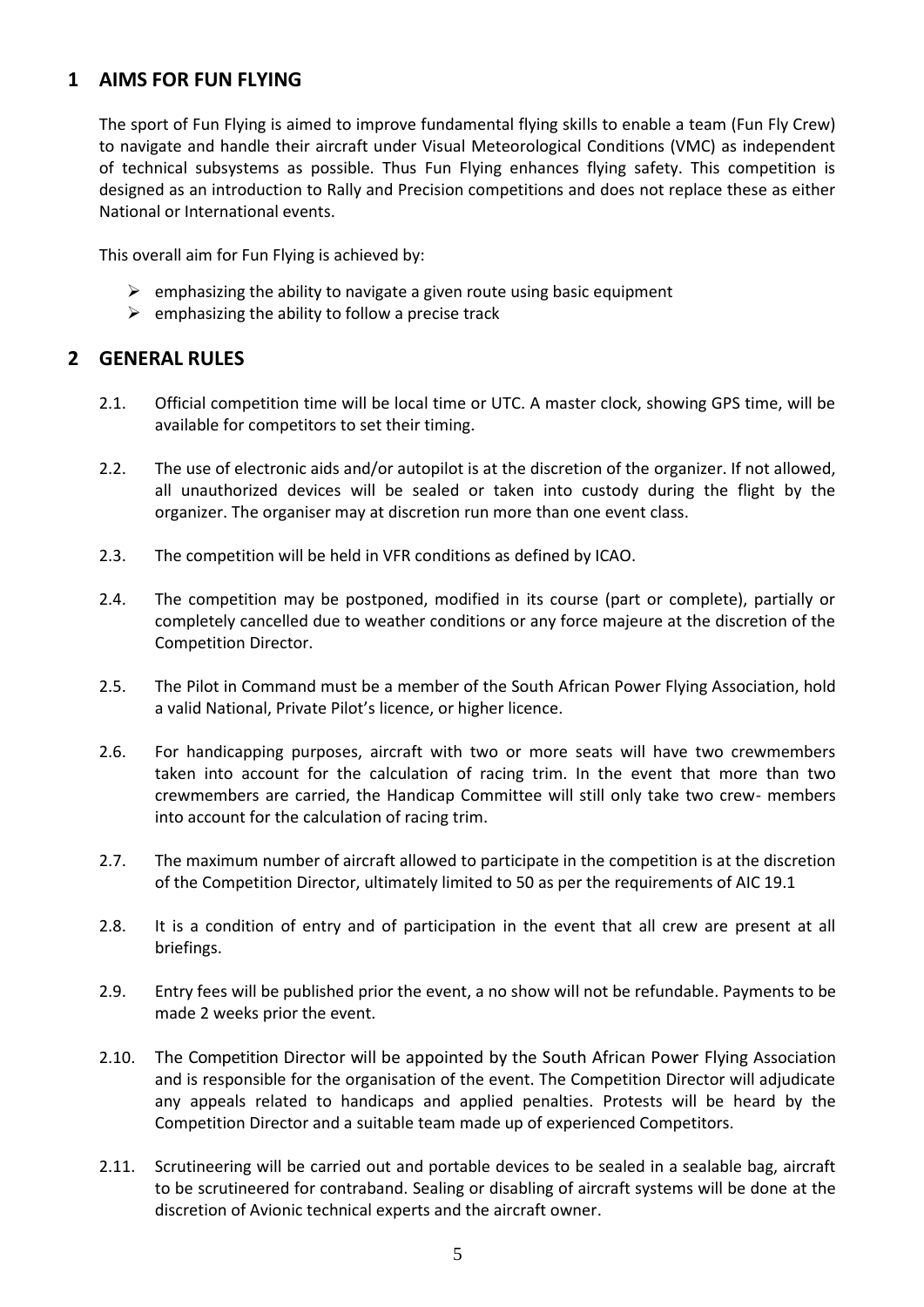#### <span id="page-5-0"></span>**3 COMPETITION DETAILS**

- 3.1. Each flight will have a length between 130 nm and 138 nm and minimum of 8 legs and a maximum of 10 legs. It will be a handicap event.
- 3.2. Before flight, a list of starting sequence and times will be published.
- 3.3. Between a minimum of 20 minutes and a maximum of 60 minutes before take-off a competition envelope, containing all information and instructions for the execution of the flight, will be handed over to the crew.
- 3.4. Each crew will be provided with charts, not necessarily aeronautical, with a scale of 1:250 000. Other supporting maps may be provided at the Competition Director's discretion.
- 3.5. Crews will be provided with sheets of checkpoint photographs that will show the turnpoint feature taken in the line of flight at around 1000 ft in altitude taken at around 1 nm from the turn point in Google Earth format. The turn-point photos will also show the minimum altitude to cross the turnpoint feature.
- 3.6. For this level of competition a map will be given to each crew with the Start Point (SP), Check Points (CP), Finish Point (FP) and Route with magnetic headings per route leg printed on the map. The Competition airfield will also be clearly marked. The SP will be a line across the runway.
- 3.7. All CP´s will be exact points on the ground and on the map. CP's must be visible from at least 1.5 NM on inbound track. There will be major CP's and minor CPs, major CPs are those that are the primary turnpoints in the region of 90 degrees, and minor CPs are those that are secondary turnpoints emulating a kink or chicane in the route.
- 3.8. All CP's are to be flown around the outside, cutting corners will attract time penalties.
- 3.9. GPS time will be used during the competition. Times (hh:mm:ss), may be given in local time or UTC time. The take-off time will be taken at a clearly announced T/O time gate.
- 3.10. Heights and altitudes crossing CPs or finish lines will be detailed in briefings, but will not be below 200 feet AGL and not above 1000 feet AGL. CPs in this case are all the TPs (primary) turn points, and the minor (secondary) turnpoints.
- 3.11. Once an aircraft has passed the designated point a sharp lookout must be kept before turning onto the new heading. Altitude must be changed gradually - NO PULL-UPS.
- 3.12. Aircraft passing the finish line, shall, unless specifically given a procedural change during the briefing, continue on the same heading and at the same altitude for a distance of at least one (1) nautical mile before ANY change in heading or altitude. Specific airfield arrival procedures will be briefed, with additional Turn-points defined and expected airfield crossing altitude.
- 3.13. Unless otherwise stated all distances will be in Nautical Miles, speeds in Knots, heights in Feet AGL, altitude in Feet AMSL, and winds (except take-off winds) in Degrees True, headings in degrees magnetic. All coefficients and percentage data will be rounded to the first decimal place with figures from 0,5 to 0,9 rounded up and figures from 0,1 to 0,4 rounded down. Headings will be given to the nearest 5 Degrees.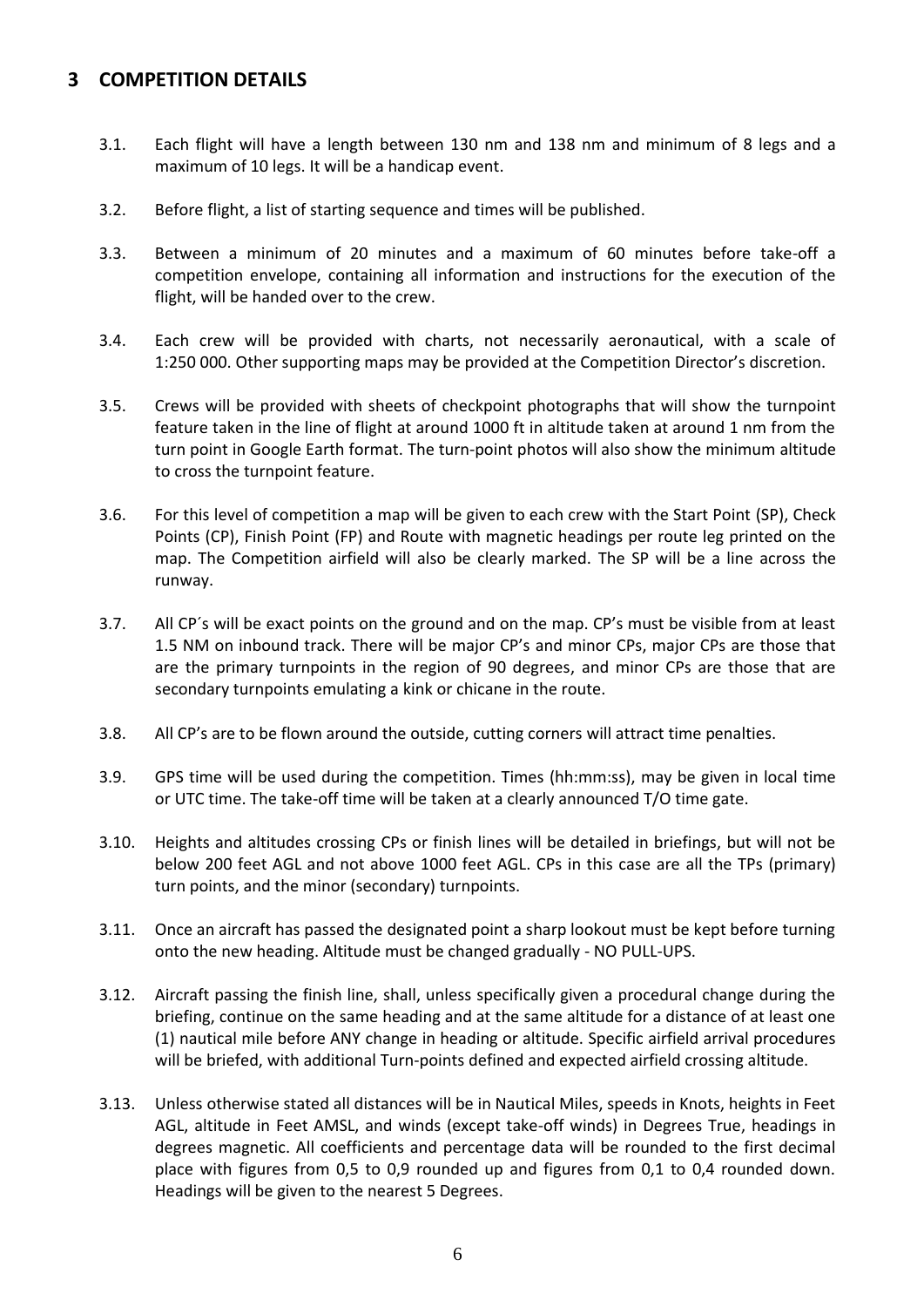## <span id="page-6-0"></span>**4 PENALTIES**

4.1. Penalties that may be applied will include either be time added to the competitor or, in the worst case, exclusion. The prescribed penalties are;

| Turning inside a turn-point at up to 1 nm (with 10 m margin) | - 60 seconds  |
|--------------------------------------------------------------|---------------|
| Turning inside a turn-point at more than a 1 nm              | - 360 seconds |
| Turning outside a turn-point at more than 3 nm               | - 60 seconds  |
| Approaching a turn-point opposing the 3nm 45 degree cone     | - 360 seconds |
| Exceeding set 3D speed by nominal 1.75%                      | - 360 seconds |
| Use of Auto Pilot showing a 3 deg heading accuracy           | - 360 seconds |
| Turning too high/low over a turning point                    |               |
| <200 feet at Finish Point                                    | - Exclusion   |
| $<$ 100 feet                                                 | - Exclusion   |
| 100-200 feet                                                 | - 30 seconds  |
| 1000-1500 feet                                               | - 30 seconds  |
| 1501-2000 feet                                               | - 120 seconds |
| $>2000$ feet                                                 | - 360 seconds |

- 4.2. Minimum time penalty given will be 30 seconds per infringement. Maximum time penalty will be 360 seconds per infringement.
- 4.3. Any activity/ flying that is deemed to be dangerous, (ie pull ups, aerobatic manoeuvres, diving inside on turns etc….), and a risk to the competitor himself, other competitors or anyone else, may lead to the exclusion. A pull up, push down manoeuvre of more than 200 ft at a distance of 0.5 nm from each side of the Turn-point will attract a 360 second penalty.
- 4.4. A Competitor may be excluded for any unsporting or dangerous behaviour, deliberate attempts to deceive or mislead officials, wilful interference with other competitors, verbal abuse of any official or other competitor, falsification of documents, violations of airspace, or any infringements of the rules, regulations or supplementary regulations.

### <span id="page-6-1"></span>**5 AIRCRAFT**

- 5.1. Aircraft eligible for the competition are piston engine aircraft and propeller turbine engine aircraft at the discretion of the organiser. The event is for Standard Production, as well as Amateur built aircraft. A maximum 3D speed of 180 knots will be allowed.
- 5.2. A modified aircraft is any aircraft with any modification, (i.e…engine blueprinting, propeller changes ..) or accessories (i.e...Speed kits, gap seals …), which may have been carried out.
	- These modifications and accessories must be approved by Civil Aviation Authorities, must not hinder or limit the normal operation of the aircraft.
	- Modification, or changes to any modifications/accessories, must be brought to the attention of the organisers
- 5.3. The minimum allowable declared competition airspeed is 70 kts.
- 5.4. Aircraft must have an endurance equal to maximum stage length at competition speed, plus 10 % and additionally a VFR fuel reserve to meet the legal requirements.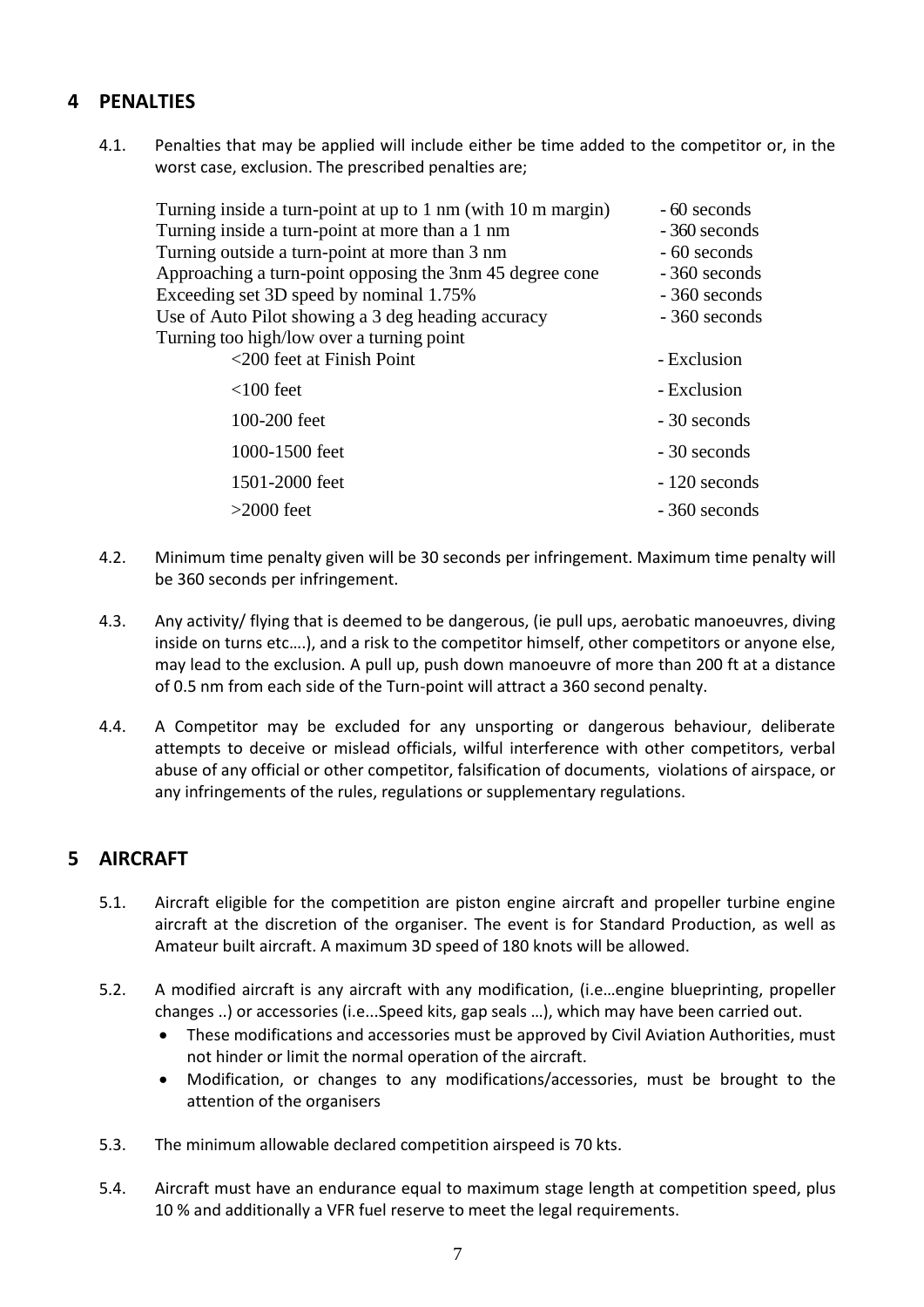- 5.5. All aircraft must be fitted with a serviceable communication radio & transponder.
- 5.6. Each aircraft involved in the competition (competition aircraft and support aircraft) must be insured against 3rd party liability claims. A certificate of insurance in English shall be made available to the Organizer on request.
- 5.7. Aircraft will be parked in the open in the sequence as designated by the Competition Director.
- 5.8. The Technical Officer of the Handicap Committee has the right to have any aircraft inspected or test flown and can assign competition parameters (speeds) to the aircraft which are not listed in the aircraft's manuals. This will include the removal of any external devices, or removal of components to reduce the aircraft mass. Each entrant will provide a copy of the performance schedule of the aircraft on request.
- 5.9. Each aircraft will carry all documents required by the Civil Aviation Regulations and amendments which are in force at the time.
- 5.10. This is a no use GPS (moving map) and auto-pilot event, blanking will be done at the discretion of the owner and an Avionics expert who can provide a blanking service, it is required that competitors fly and navigate by map reference only. This remains the responsibility of the competitor, measures such as in-cockpit go-pro are be used to govern compliance if blanking/disablement of affected systems are not done or possible, event results will be reviewed. Track made good devices are approved for heading reference only.
- 5.11. All fuel tanks, must be filled before the start of the event and may be checked by Competition Officials before take-off. This requirement will also apply to test flights for handicapping purposes. The tanks to be filled are those that form part of achieving the POH MTOM. Auxiliary or extended range tanks are exempt if filling them exceeds MTOM in a standard aircraft flight configuration.
- 5.12. Event/Race Number & Sponsor decals are optional. The Competition Director reserves the right to allocate numbers. Requests for special or specific numbers will be entertained if possible, provided the number requested has not already been allocated.

#### <span id="page-7-0"></span>**6 TEST FLIGHTS**

- 6.1. The Competition Director may require any aircraft to be test flown. The total cost of the test flight, including fuel, oil or aircraft time, etc; will be borne by the competitor with no recourse to the Organisers.
- 6.2. The Competitor may also request a test flight.
- 6.3. The Test Flight will be conducted under supervision of an Official with a total of two persons on board in terms of the rules on such course or method as decided on by the Competition Director. All fuel tanks will be full (as per 5.11) and all luggage compartments etc. will be empty.
- 6.4. All aircraft to be test flown are to be at the airfield the day prior the event by no later than 10 am.